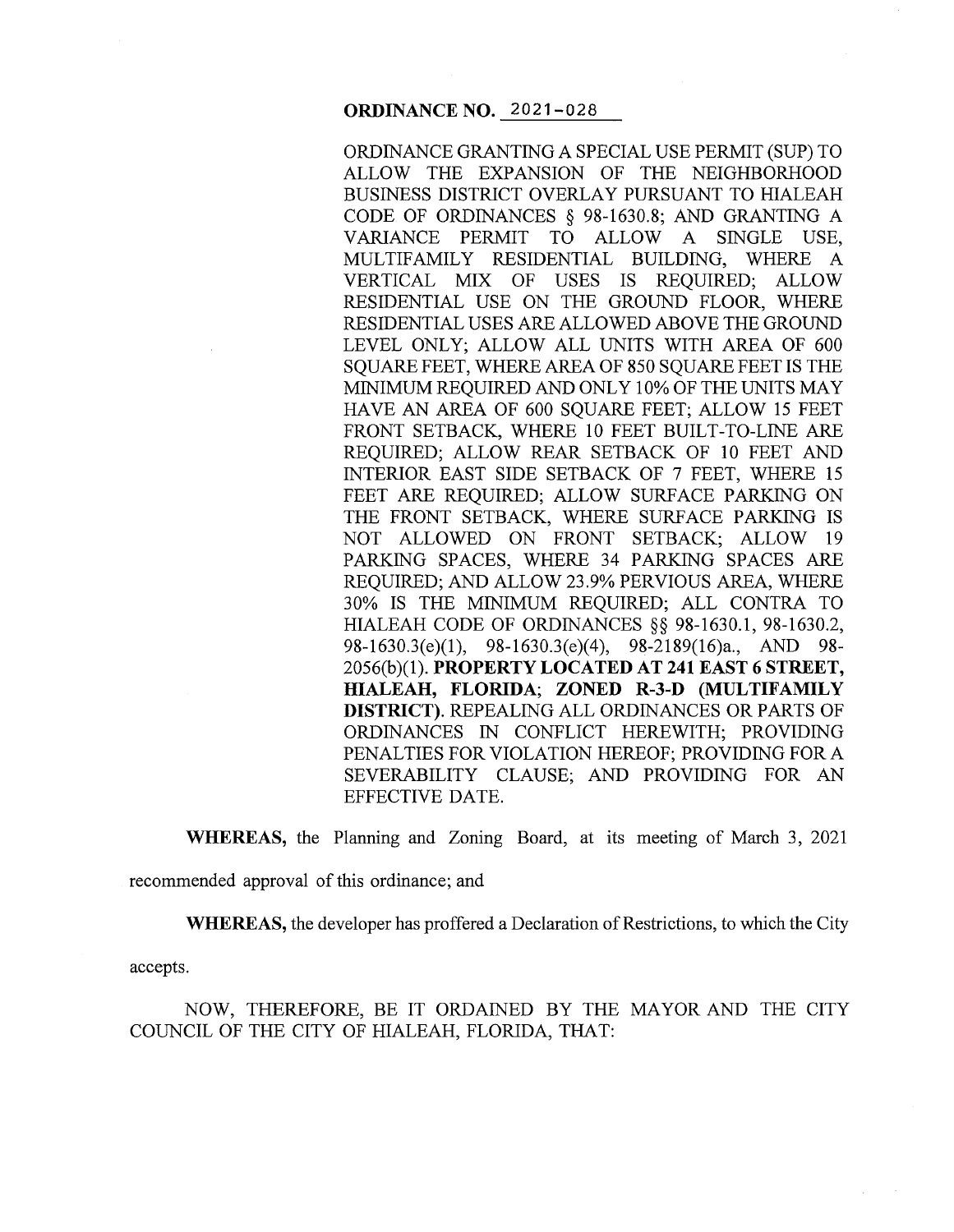### Ordinance No. 2021-028 Page 2

**Section 1:** The below-described property is hereby granted a Special Use Permit (SUP) pursuant to Hialeah code of ordinances § 98-1630.8 to allow the expansion of the NBD (Neighborhood Business District) regulations.

**Section** 2: The below-described property is hereby granted a variance to allow a single use, multifamily residential building, where a vertical mix of uses is required, contra to Hialeah Code of Ordinances § 98-1630.1 that as relevant provides: "No building or land shall be used and no building shall be hereinafter erected, constructed, reconstructed or structurally altered that is designed, arranged or intended to be used or occupied for any purpose, unless it provides residential use and one or more of the principal commercial uses ... "; allow residential use on the ground floor, where residential uses are allowed above the ground level only, contra to Hialeah Code of Ordinances § 98-1630.2 that as relevant provides: "Residential uses shall be allowed above the ground level only."; allow all units with area of 600 square feet, where area of 850 square feet is the minimum required, except for 10% of the units may have an area of 600 square feet, contra to Hialeah Code of Ordinances § 98.1630.2 that as relevant provides: "Each residential unit shall have minimum of 850 square feet, except that ten percent of residential units may have a minimum of 600 feet for studios on one bedroom units."; allow 15 feet front setback where 10 feet built-to-line are required, contra to Hialeah Code of Ordinances  $\S$  98-1630.3(e)(1) that as relevant provides: "Front setback and street side setback. For the pedestal or base of a building, a minimum setback of ten feet, built-to-line, or as provided in the urban design plan."; allow rear setback of 10 feet and interior east side setback of 7 feet, where 15 feet are required, contra to Hialeah Code of Ordinances  $\S$  98-1630.3(e)(2) that as relevant provides: "Interior side setback and interior rear setback. For the pedestal or base of a building, there is no minimum setback requirement, except that all property lines abutting low density and medium density residential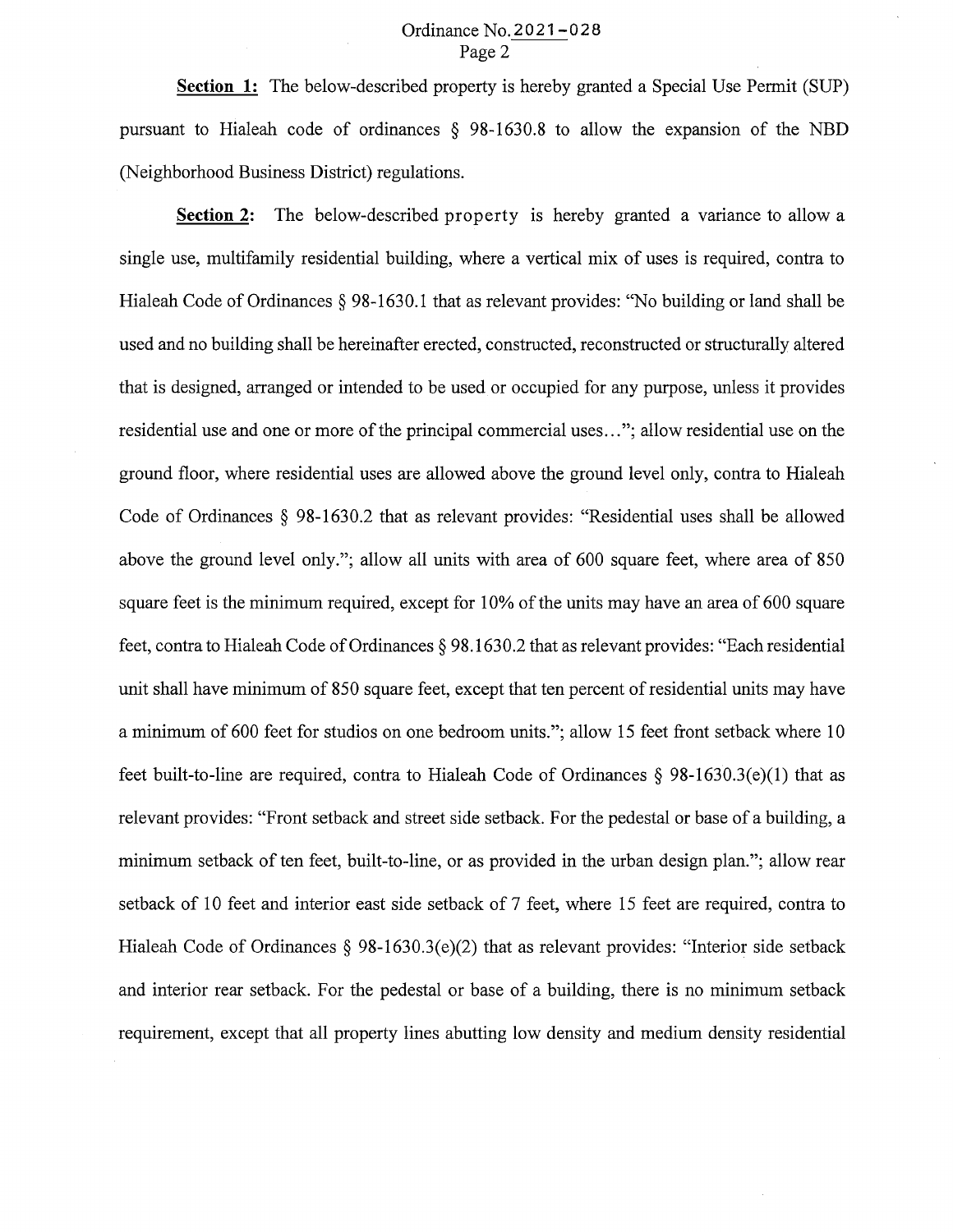# Ordinance No.2021-028 Page 3

districts shall provide a minimum setback of 15 feet."; allow surface parking on the front setback, where surface parking is not allowed on front setback, contra to Hialeah Code of Ordinances § 98-1630.3(e)(4) that provides: "Surface parking. To the extent that it is reasonably practical, no surface parking or loading areas shall be allowed on either a front setback or a side setback. Where surface parking is unavoidable, as in the example of retrofitting an existing site, the parking pavement shall be improved with stamped asphalt, brick pavers or similar distinct pavement."; allow 19 parking spaces where 34 parking spaces are required, contra to Hialeah Code of Ordinances§ 98-2189(16)a. that provides: *"Residential uses.* Parking for residential uses shall be two parking spaces for one or two bedrooms and one-half parking spaces for each additional bedroom. An additional one-quarter parking space for each dwelling unit shall be provided for guest parking. The guest parking requirement may be satisfied, in whole or in part, by the operation of valet parking services for residential guests, approved by the city."; allow 23.9% pervious area, where 30% is the minimum required, contra to Hialeah Code of Ordinances § 98- 2056(b)(l) that provides: "A minimum of 30 percent of the net residential land area shall be maintained in landscaped open space, which space may include recreation areas, swimming pools, and setback areas.". Property located at 241 East 6 Street, Hialeah, zoned R-3-D (Multifamily District) and legally described as follows:

> Lots 19 and 20, Block 22 of FOURTH ADDITION TO HIALEAH, according to the Plat thereof, as recorded in Plat Book 7, at Page 83, of the Public Records of Miami-Dade County, Florida.

# **Section 3: Repeal of Ordinances in Conflict.**

All ordinances or parts of ordinances in conflict herewith are hereby repealed to the extent of such conflict.

## **Section 4: Penalties.**

Every person violating any provision of the Code or any ordinance, rule or regulation